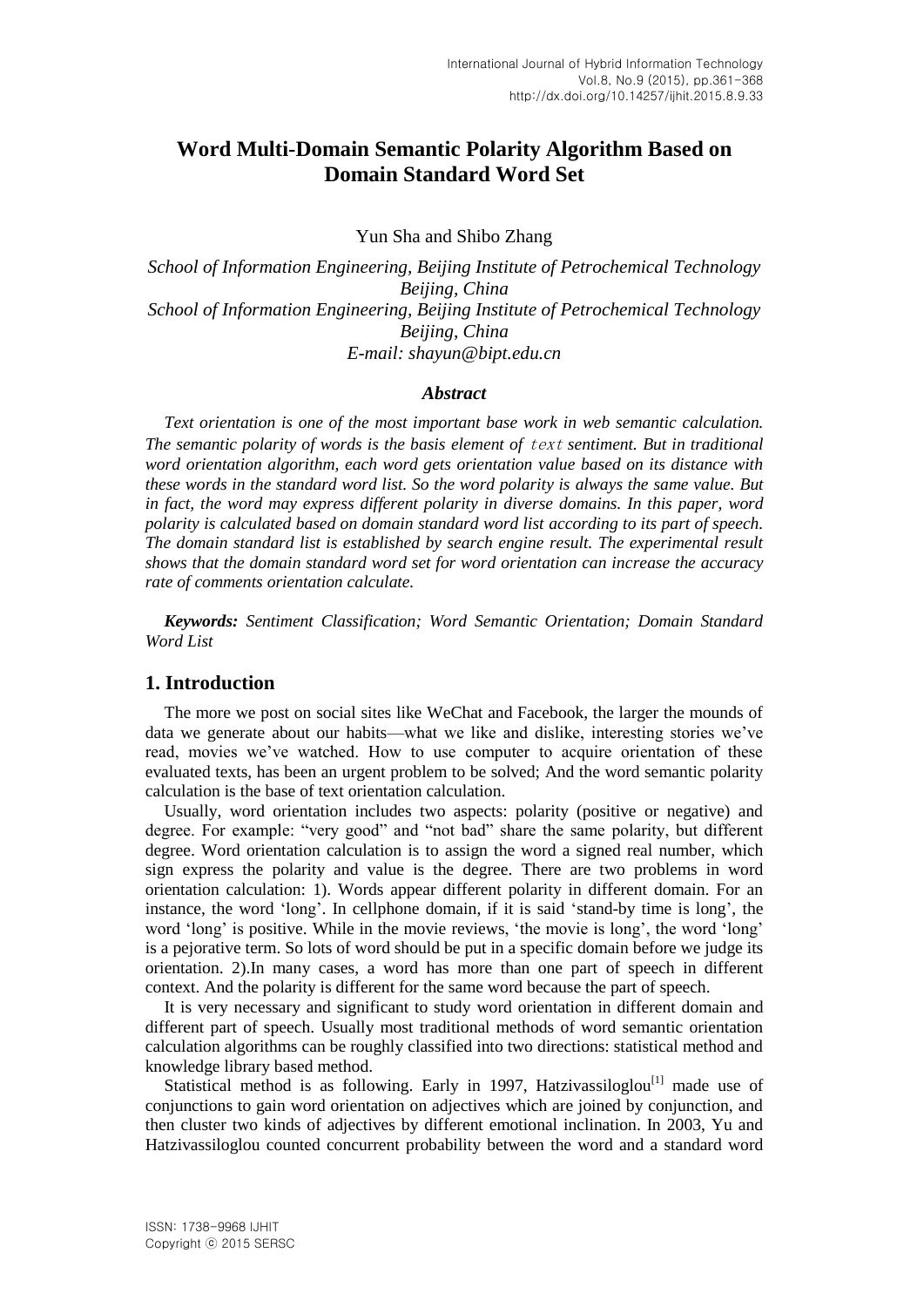set of strong polarity to get the word"s semantic orientation. In the same year, Turney and Litman<sup>[2]</sup> compute the word's similarity between labeled words to get the emotional polarity of words. Wang <sup>[3]</sup> focus on the role of orientation words in sentence context, instead of individual word only. A general analyze on the corpus proceeds to prove both prior orientation and the context impact are indispensable. But none of these algorithm considered the domain information when they calculated the word orientation.

While the method based on knowledge library calculate word similarity degree taking advantage of a knowledge library (such as HowNet or WordNet). In 2002, Kamps<sup>[4]</sup> used structure diagram of synonymous words to get semantic distance between the word to be estimated and selected standard word set to calculate the word"s emotional polarity. In 2005,  $\text{Zhu}^{[5]}$  presented two methods of word's semantic orientation based on meaning similarity grounded on HowNet and based on filed relating to semantics, and by comparing the two methods results, drew a conclusion that the method of word"s semantic orientation based on meaning similarity grounded on HowNet had advantage over that based on filed relating to semantics and performed better on common words. Du<sup>[6]</sup> build an undirected graph in the use of word similarity computing technology first, and then partition the word-to-word graph by the idea of 'minimum-cut', thereby function optimization is adopted in this word semantic orientation computing framework and resolved by using simulated annealing algorithm.

The word polarity is calculated to judge the test orientation. There are two kinds of algorithms in traditional cross-domain sentiment classification: unsupervised <sup>[7][8]</sup> and semi-supervised<sup>[9-10]</sup>.

Aiming to translate the classifier from the labeled domain to the unlabeled domain, these algorithms focus on the relationship between the domains. But the diversity of word orientation is not considered in them. In other words, the word level orientation for multidomain is not considered in these cross-domain algorithms. On the other hand, the domain information is not considered in traditional word semantic orientation algorithms either.

Most of methods are based on a fixed standard word set without any domain information. The word orientation is calculated by the similarity of current word with each word in a fixed standard word set. Words in the fixed standard word set should achieve two principle: 1) the semantics of word in standard set must be clear; 2) the number of positive standard word and negative word should be balance.

But in these standard word sets, the domain and part of speech divergence is not considered. Moreover, a fixed standard word list can"t adapt lingual diversity.

In this paper, a word orientation algorithm based on a domain standard word set is proposed. That is to calculate word orientation, different domain needs different standard word list.

The other part of the paper is organized as follow: the second section illustrates the method of domain standard word set construction; the third section describes in detail experiment by the method that is given in this paper and results are analyzed through comparing to the experimental results; the last section conclusion the work.

### **2. Construction of Domain Standard Word Set**

The most problem of traditional word orientation algorithm lies in the accurate depends on the word number and quality in the standard word set. For one word may express different orientation in multi-domain, the standard word set can be a domain set according to specific domain.

The domain standard word set which are built based on domain data and the word"s part of speech must follow a number of principles as follows:

1. Semantics of standard wordlist must express the current domain information and part of speech, which is ready for orientation judgment.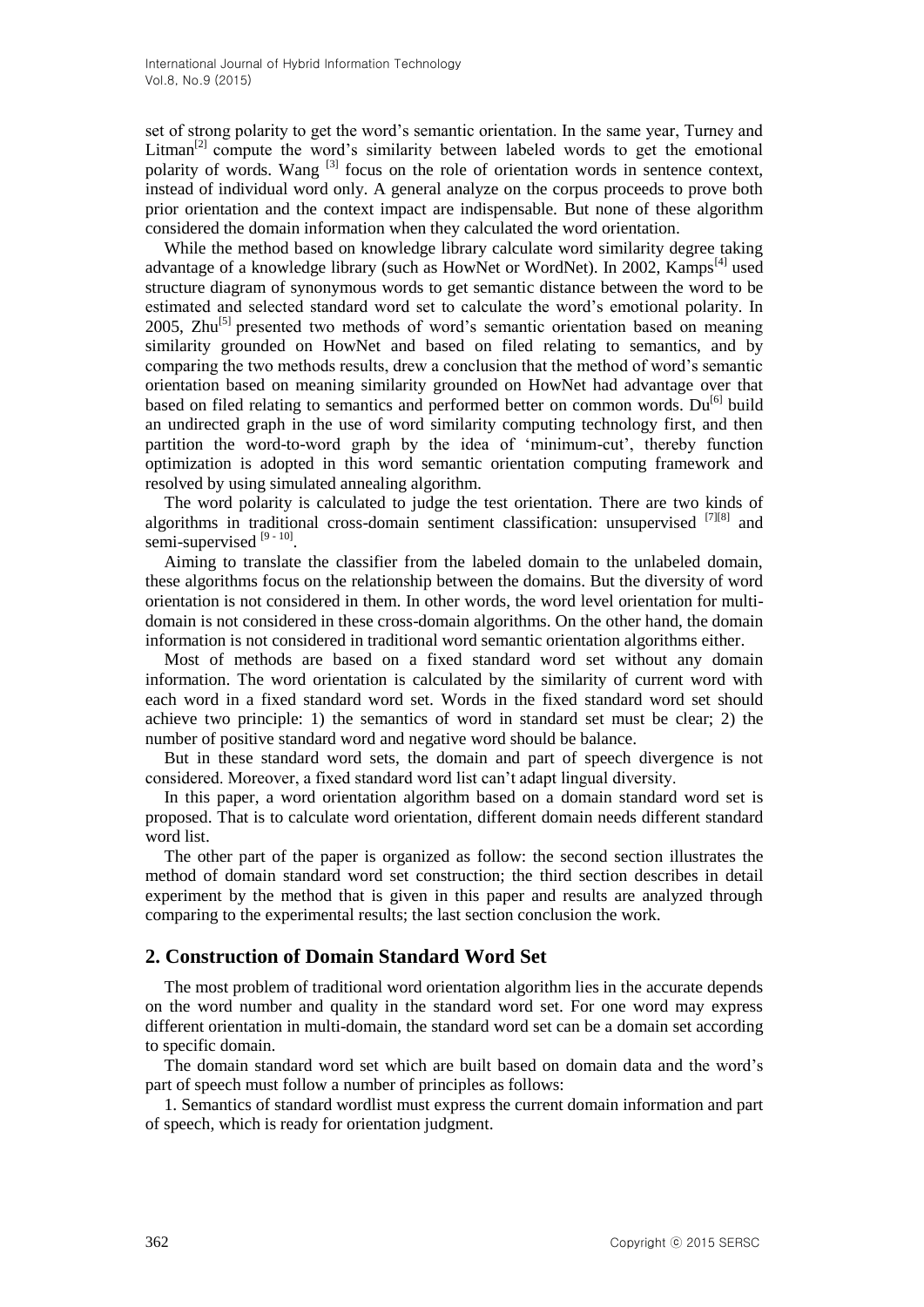2. Domain standard word set must obtain from large-scale corpus and maintain two opposite balance sides.

3. Semantics of word in standard set must be enough clear (not having any ambiguity), and be marked by extreme intensity of emotions.

How to get the domain standard word set? In traditional algorithm, the words in the standard word set are selected manually. But the domain data can give us many information. In this paper, these domain standard words are selected according to their part of speech and domain specific feature.

In this paper, the word part of speech is also considered very important, for the adjective or verb in the text always show the text orientation. So two standard word sets should be established in one domain: adjective and verb.

In this paper, these words in domain standard word set are got by two source: 1) words which polarity are very clear. Such as 'good', 'bad', 'excellent' and etc. 2) domain feature word. Some word only has domain polarity. For instance, the word "long", in cell phone domain, if it modify the "battery", it is positive comment. But it may never occur as emotional word in some other domains.

The set D is domain text set:

$$
D = \{D_1, \cdots, D_j, \cdots, D_m | m \ge 1\}
$$
 (1)

The  $D_i$  is the i'th domain text set.  $|D|$  is the number of all text in the data set, and the  $D_i$  is the number of text in the i'th domain.

The domain standard word set is defined as:

$$
W = \left\{ (W_{1, adj}, W_{1, verb}), \cdots, (W_{i, adj}, W_{i, verb}), \cdots (W_{m, adj}, W_{m,verb}) \middle| m \ge 1 \right\}
$$
 (2)

In which, the subset  $(W_{i,adj}, W_{i,vert})$  is the i'th domain standard word set. These words in  $W_{i,adj}$  are the i'th domain standard adjective, while these words in  $W_{i,vert}$  is the domain standard verb.

The domain feature word is constructed according to the "TFIDF" value, which are adjective or verb. These adjective, verb are ordered by their "TFIDF" value. These words have large "TFIDF" value can be added to the domain feature word set (the domain standard list) separately. The k'th adjective in the i'th domain word is  $W_{i,adj,k}$ , which "TFIDF" value is calculated as follows:

$$
\text{TFIDF}_{i, \text{adj}, k} = \text{TF}_{i, \text{adj}, k} * \text{IDF}_{i, \text{adj}, k} \tag{3}
$$

In which the  $TF_{i,adj,k}$  is the  $W_{i,adj,k}$  's Term Frequency in text. That is the times of the word occur in text. But the times of word occur in one text should be discounted when the text is very long. So the  $IF_{i,adj, k}$  is calculated:

$$
TF_{i, adj,k} = \frac{n_{i, adj,k}}{\sum_{k} P_{i, adj,k}}
$$
 (4)

In which the  $n_{i,adj,k}$  is the k'th adjective occurring time in the i'th domain text. While the  $\sum_{k} n_{i,adj,k}$  is the sum of all the adjective occurring time in the i'th domain.

$$
IDF_{i,adj,k} = \log \frac{|D|}{1 + |t| : w_k \in D_i}
$$
 (5)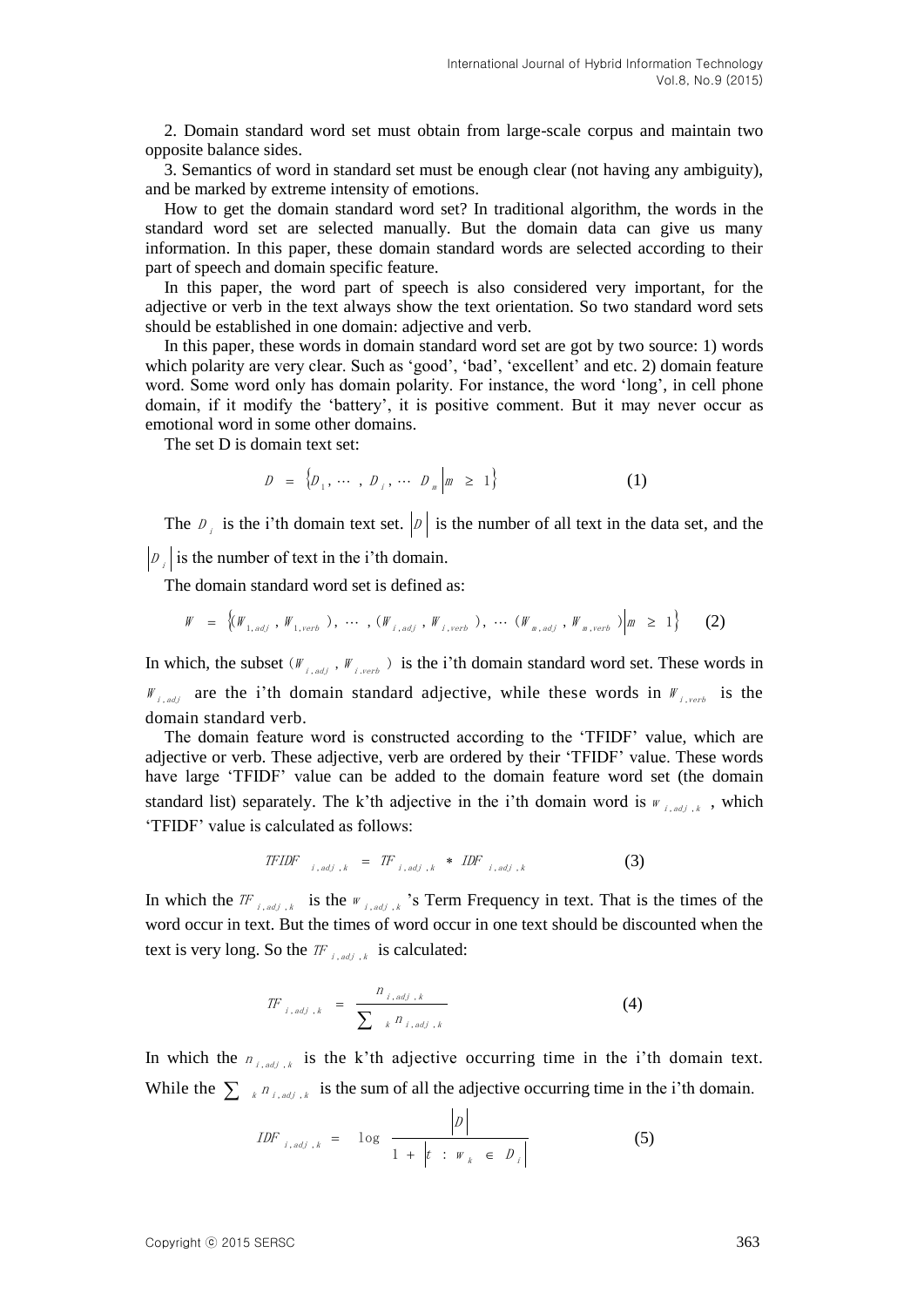In which  $|\mathcal{D}|$  is the number of text in all domain.  $|t : w_k \in \mathcal{D}_j|$  is the number of text which  $W_{i,adj, k}$  occurs in.

The *IDF*  $_{i,adj,k}$  is the inverse document frequency. For the word is selected from the domain, so the  $\begin{bmatrix} t & : \mathbb{W}_k \in D \end{bmatrix}$  will never be 0. Then formula (5) can be calculated as:

*IDF*<sub>*i*,*adj*,*k*</sub> = 
$$
\log \frac{|D|}{|t : w_k \in D_i|}
$$
 (6)

The method of semantic orientation calculation of words based on domain standard word set using semantic similarity degree between current word and corresponding standard word set according to word"s semantic orientation in its domain and part of speech.

Semantic orientation of words under domain standard word set build on semantic similarity degree of words, so it is necessary for using form of structural to describe complicated semantic information. HowNet  $[11]$  is a common knowledge corpus, which takes word and their relationship in Chinese and concept attributes. Therefore we compute word semantic similarity degree based on the sum of distances [12].

## **3. Experiments**

The difference between the method proposed in this paper and the traditional algorithm is that domain standard word set is used in this method, while the domain information is not considered in the traditional algorithm. First, we explain our test data set, and then give the result of standard word list without domain information. After that, the compare of the fixed word set and the domain standard word set.

#### **3.1. Experimental Setup**

We construct two domain data sets from KTV comments and restaurant comments from http://www.dianping.com/. Then we classified these comments into positive or negative comments artificially. There are 144 positive comments and 50 negative comments in KTV domain. And 101 positive comments and 96 negative ones in restaurant domain.

In the paper, the test set for construct standard word set is derived from positive (negative) emotion word list and positive (negative) in the training data set KTV and restaurant comment. For the adjective and verb, they are divided into adjective sets and verb sets and words with other part of speech are excluded. There are 78 adjective and 65 verb in the KTV set; and there are 83 adjective and 54 verb in the electronic comment.

#### **3.2. Selection of Domain Standard Word Set**

Since this domain standard word sets are composed by two part of words: common polarity words and the domain feature words.

1). Common polarity words which have no domain feature. By filtrating and sorting, the test set for standard word set construction contains 2619 positive adjectives, 2085 negative adjectives, 776 positive verbs and 859 negative verbs, in total, 4704 adjectives, 1635 verbs, 6339 words in test set. These words are all from the "HowNet", which is labeled as desired or undesired. These adjectives and verbs which used most widely is used in the standard word set. We use the www.yahoo.cn to get the number of these word return results, and these words are ordered by these number. The larger value is considered used more widely.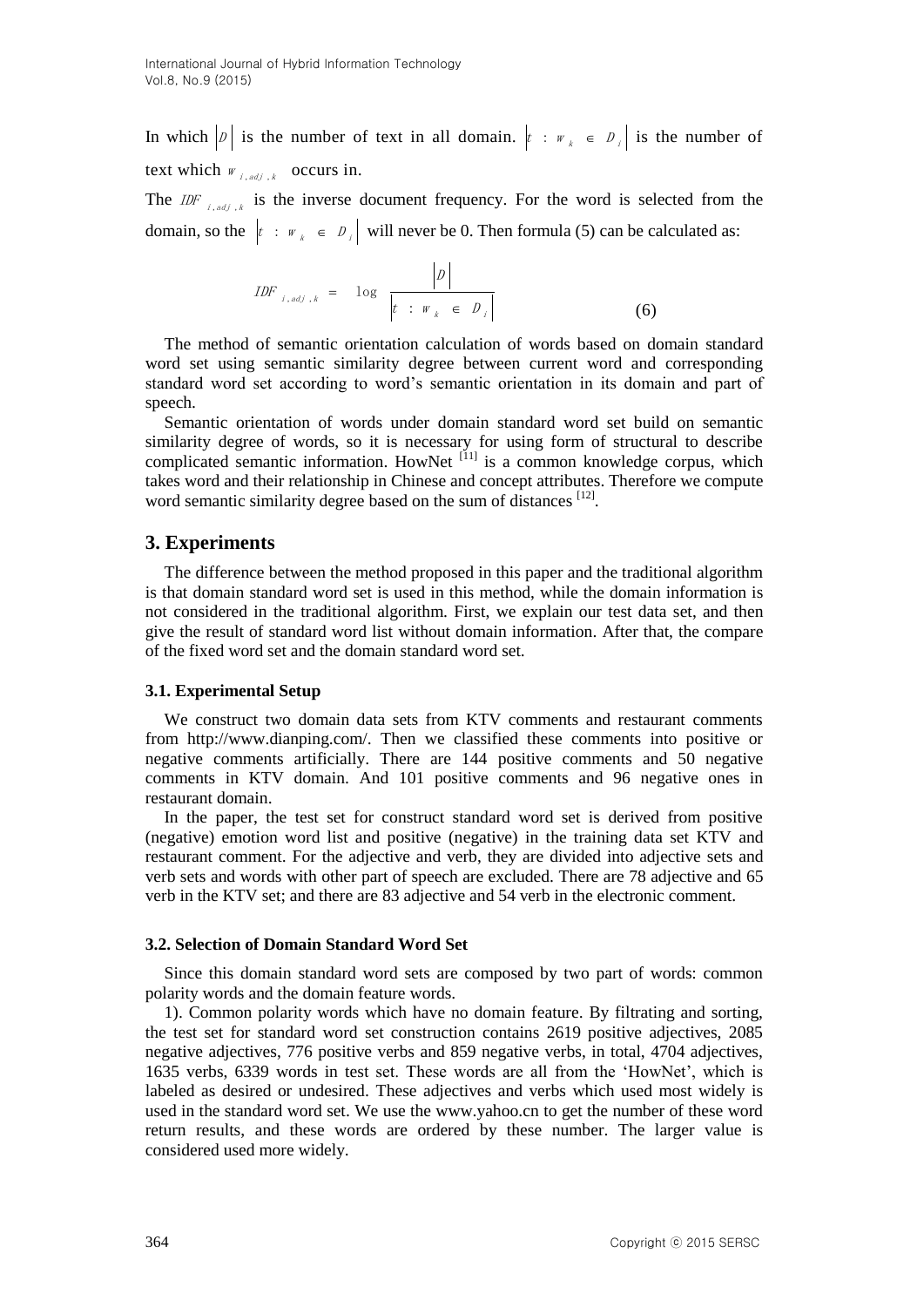The first 20 positive and 20 negative adjectives are selected for the adjective standard word separately. The first 20 positive and 20 negative verbs are also selected.

2). for these adjectives and verbs in these test data set, the "TFIDF" value are calculated according to the formula (3). Then the same number of domain feature can be extracted.

#### **3.2. Domain Standard Word Set Used in Different Domain**

For evaluate the word orientation algorithm, the KTV and Restaurant comment orientation is calculated by add up all word orientation value in a comment, if the result is a positive number, the comment is positive, otherwise if it is a negative number, the comment is negative, otherwise it is semantic neutrality. In this algorithm, no syntax is considered.

Figure1 shows that the orientation accurate of the KTV and Restaurant comments based on domain standard word set compared with the traditional standard word set. In this experiment, the numbers of word in the standard list are all set as 40 pairs. In the figure 1, "KTV" means KTV data set, "Res" means restaurant data set. The result of the word orientation based on traditional standard word set is called FIXST. The result based on domain standard word set is called DST.

The accurate rate of KTV comments orientation analysis based on DST is 71.65%, while 57.84% is based on the FIXST. And 68.53%, vs. 39.54% is for the restaurant comments. Clearly, the domain standard set performs better than the fixed standard set.

Figure 2 shows the impact of word number in the standard word on accuracy in the proposed algorithm. From the figure, we can see for the two data sets, the effects of word number in the standard word list on the accuracy were found negligible. So the conclusion is the number of word in domain standard word set has little effects on word orientation accuracy.



**Figure 1: The Accurate Rate Based on Fixed and Domain Standard Word Set**



**Figure 2: The Impact of Word Number in the Standard Word on Accuracy**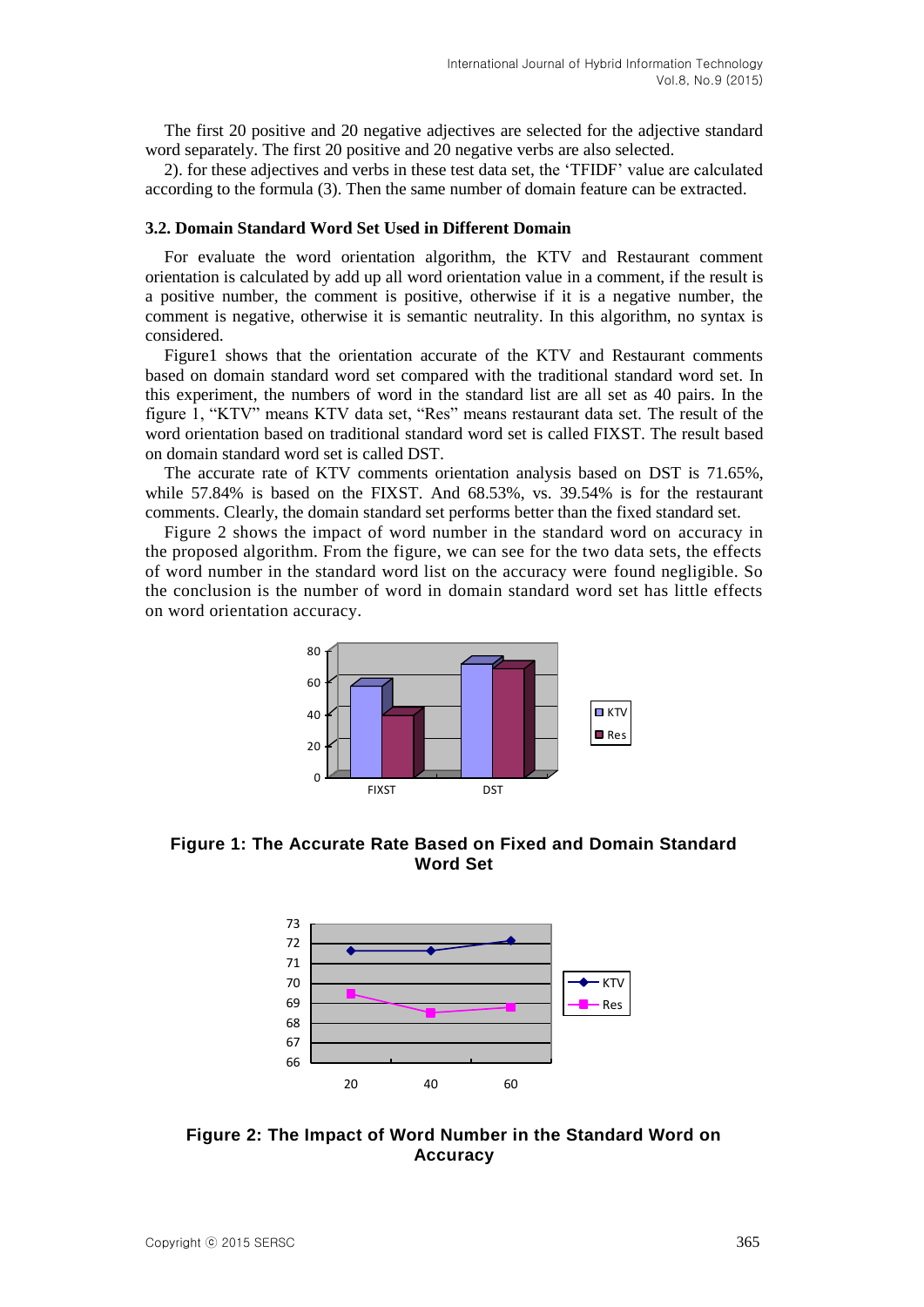# **4. Conclusion**

Word orientation is the bases technology on text orientation. In this paper, an algorithm of word orientation calculation is proposed based on the part of speech and domain information. In experiment, a comparative study of the method of semantic orientation calculation of words based on different standard reveals that: the method of semantic orientation calculation of words based on domain standard word set performs better than that based on fixed word set. By contrasting the work on adjective test set and verb test set, it is found that: regardless of the method of semantic orientation calculation of words based on domain benchmark set or based on none domain benchmark word set, they show more effectively on adjectives than verbs.

In the paper, only adjective and verb are considered for standard word set. In future work, more parts of speech will be included in the domain standard word set.

### **Acknowledgements**

This work is supported by the Importation and Development of High-Caliber Talents Project of Beijing Municipal Institutions: 13031821005 and Beijing Municipal Commission of Education: KM201210017006.

### **References**

- [1] Vasileios Hatzivassiloglou and Kathleen R. McKeown. Predicting the semantic orientation of adjectives. Proceedings of the 35th Annual Meeting of the Association for Computational Linguistics and EACL'97, Eighth Conference of the European Chapter of Association for Computational Linguistics: pp. 174-181
- [2] Peter D. Turney. Thumbs up or thumbs down? Semantic Orientation Applied to Unsupervised Classification of Reviews. In Proceedings of the 40th Annual Meeting of the Association for Computational Linguistics, pp. 417-424, 2002.
- [3] Gen WANG and Jun ZHAO, Orientation analysis of Chinese word. (In Chinese) http://nlprweb.ia.ac.cn/2006papers/gnhy/nh4.pdf
- [4] Jaap Kamps, Maarten Marx, Robert J. Mokken and Maarten D. Rijke. Using WordNet to Measure Semantic Orientations of Adjectives. LREC"04, Proceedings of the 4th International Conference on Language Resources and Evaluation, Vol. IV: 1115-1118.
- [5] ZHU Yan-lan, MIN Jin, ZHOU Ya-qian, HUANG Xuan-jing and WU Li-de, Semantic orientation computing based on HowNet. (In Chinese) Journal of Chinese Information Processing, Vol.20 No.1, pp: 14-20.
- [6] Du Weifu, Tan Songbo, Yun Xiaochun and Cheng Xueqi, A new method to compute semantic orientation, Journal of Computer Research and Development, 2009,46(10): 1713-1720.
- [7] Mingsheng Long, Jianmin Wang, Guiguang Ding, Dou Shen and Qiang Yang. Transfer Learning with Graph Co-Regularization. In Proceedings of the 26th AAAI Conference on Artificial Intelligence (AAAI-12). Toronto, Ontario, Canada. July 22-26, 2012.
- [8] WEI Xian-Hui, ZHANG Shao-Wu, YANG Liang and LIN Hong-Fei. Cross-Domain Sentiment Analysis Based on Weighted SimRank. (In Chinese) Pattern Recognition and Artificial Intelligence, Vol. 26, No.11, Nov.1004-1009, 2013.
- [9] Dinko Lambov, Gael Dias and Veska Noncheva. Sentiment Classification across Domains. Progress in Artificial Intelligence, Lecture Notes in Computer Science, 2009 Vol.5816: 622-633.
- [10] Shoushan LI and Chengqing ZONG. Multi-domain Adaptation for Sentiment Classification: using Multiple Classifier Combining Methods. NLP-KE"08. International Conference on Natural Language Processing and Knowledge Engineering: 1-8.
- [11] Zhendong DONG and Qiang DONG.: "HowNet", http://www.keenage.com
- [12] Ming XIA, Yun SHA, Xiaohua WANG, Huina JIANG, Semantic orientation calculation of words with different part of speech, ICNC"11, The 7th International Conference on Natural Computation, pages:939- 943, 2011.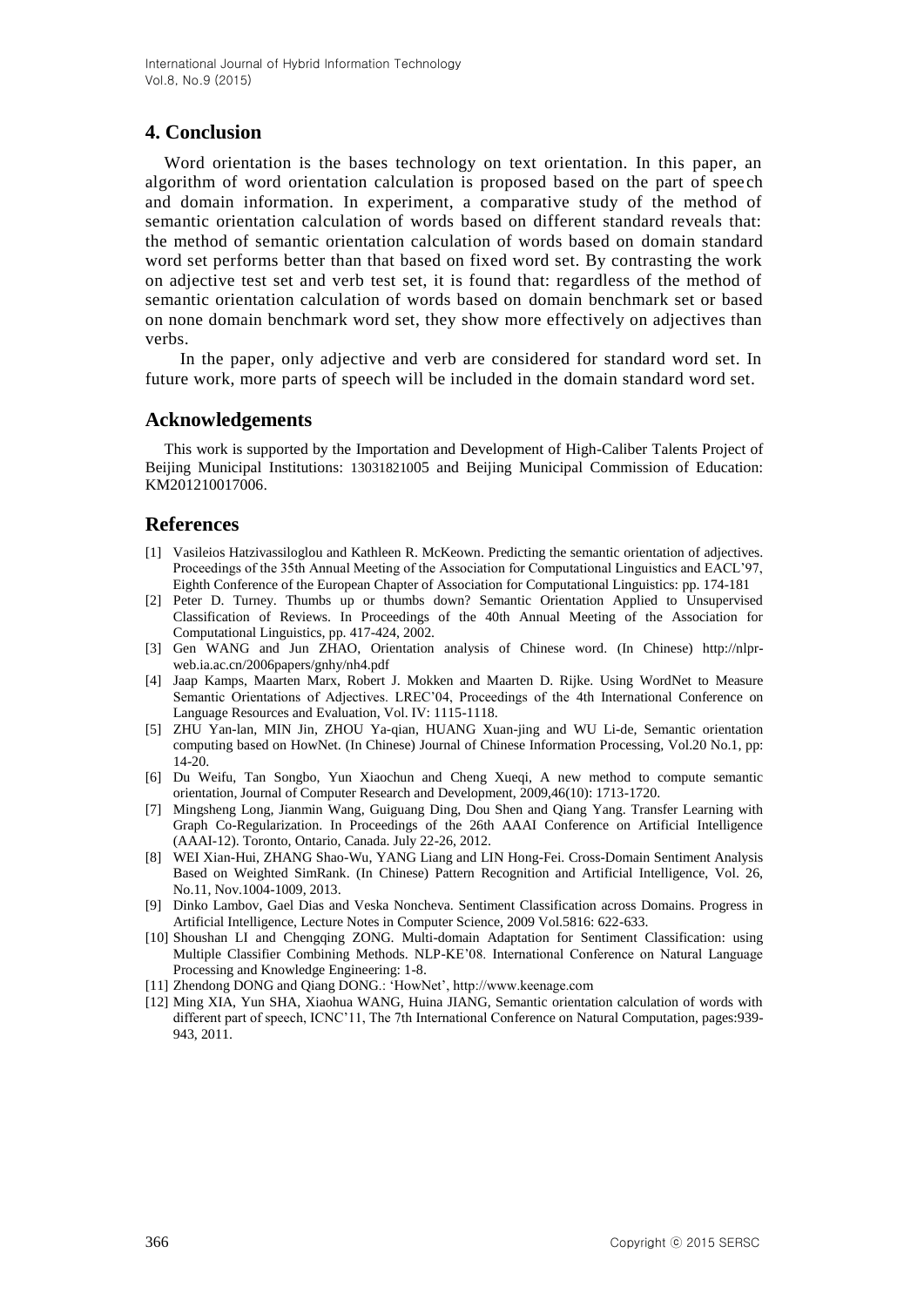# **Authors**



# **Yun Sha**

Female, 1976- , Gain doctor degree in 2004. Her research interest in the nature language process and Artificial Intelligent.



## **Shibo Zhang**

Male, 1977- , His research interest in the nature language process and Machine Learning.